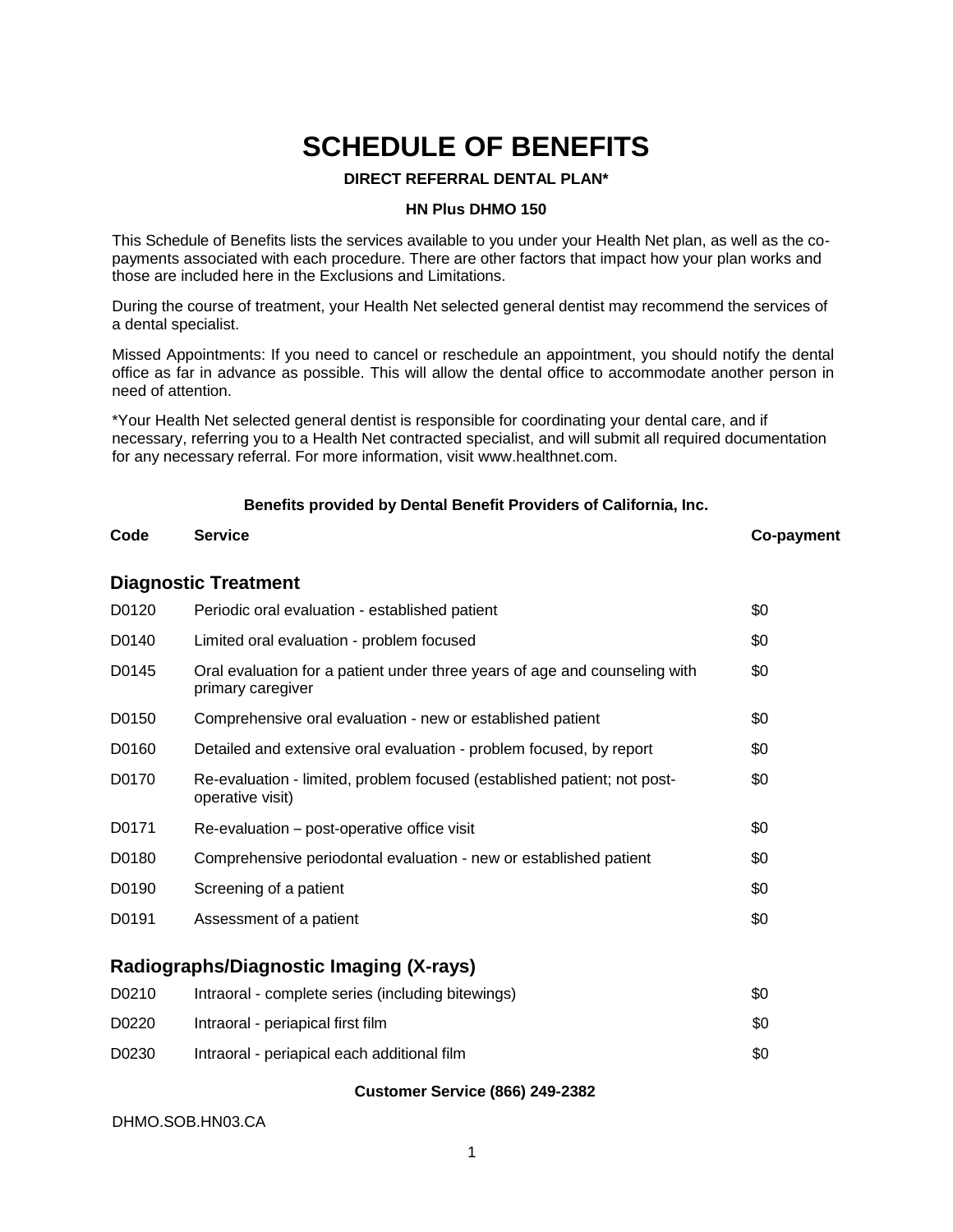| D0240 | Intraoral - occlusal film                                                                                                                                                       | \$0  |
|-------|---------------------------------------------------------------------------------------------------------------------------------------------------------------------------------|------|
| D0250 | Extraoral - first film                                                                                                                                                          | \$0  |
| D0270 | Bitewing - single film                                                                                                                                                          | \$0  |
| D0272 | Bitewings - two films                                                                                                                                                           | \$0  |
| D0273 | Bitewings - three films                                                                                                                                                         | \$0  |
| D0274 | Bitewings - four films                                                                                                                                                          | \$0  |
| D0277 | Vertical bitewings - 7 to 8 films                                                                                                                                               | \$0  |
| D0330 | Panoramic film                                                                                                                                                                  | \$0  |
| D0350 | 2D Oral/facial photographic images                                                                                                                                              | \$0  |
| D0351 | 3D photographic image                                                                                                                                                           | \$0  |
|       | <b>Tests and Examinations</b>                                                                                                                                                   |      |
| D0415 | Collection of microorganisms for culture and sensitivity                                                                                                                        | \$0  |
| D0417 | Collection and preparation of saliva sample for lab analysis testing                                                                                                            | \$0  |
| D0418 | Analysis of saliva sample                                                                                                                                                       | \$0  |
| D0422 | Collection and preparation of genetic sample material for lab analysis                                                                                                          | \$0  |
| D0423 | Genetic test for susceptibility to disease-specimen analysis                                                                                                                    | \$0  |
| D0425 | Caries susceptibility tests                                                                                                                                                     | \$0  |
| D0431 | Adjunctive pre-diagnostic test that aids in detection of mucosal abnormalities<br>including premalignant and malignant lesions, not to include cytology or<br>biopsy procedures | \$50 |
| D0460 | Pulp vitality tests                                                                                                                                                             | \$0  |
| D0470 | Diagnostic casts                                                                                                                                                                | \$0  |
| D0472 | Accession of tissue, gross examination, preparation and transmission of<br>written report                                                                                       | \$0  |
| D0473 | Accession of tissue, gross and microscopic examination, preparation and<br>transmission of written report                                                                       | \$0  |
| D0474 | Accession of tissue, gross and microscopic examination, including<br>assessment of surgical margins for presence of disease, preparation and<br>transmission of written report  | \$0  |
| D0486 | Accession of brush biopsy sample, microscopic examination, preparation and<br>transmission of written report                                                                    | \$0  |
| D0601 | Caries risk assessment with a finding of low risk                                                                                                                               | \$0  |
| D0602 | Caries risk assessment with a finding of moderate risk                                                                                                                          | \$0  |
| D0603 | Caries risk assessment with a finding of high risk                                                                                                                              | \$0  |
|       |                                                                                                                                                                                 |      |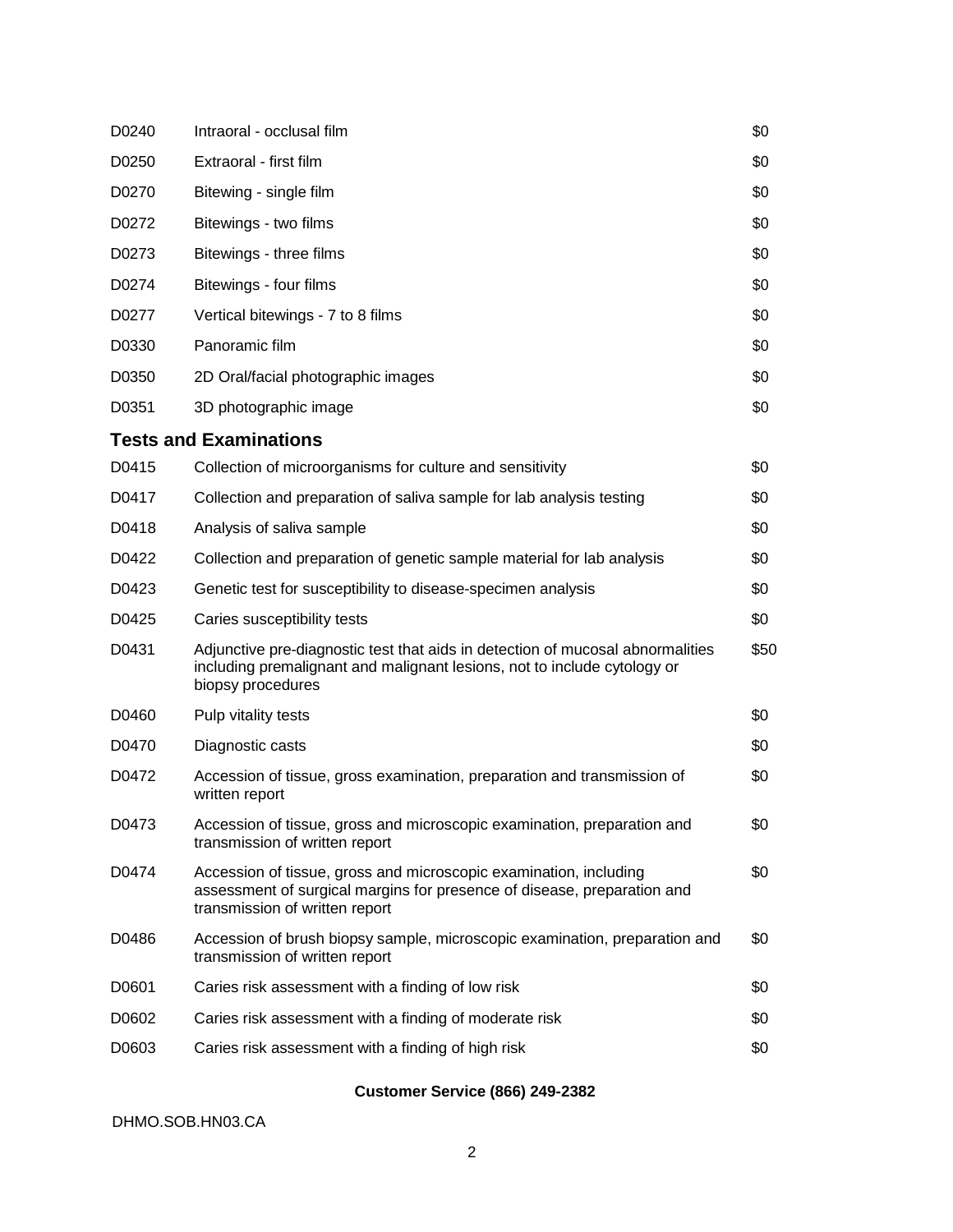# **Preventive Services**

| D1110             | Prophylaxis - adult                                               | \$0  |
|-------------------|-------------------------------------------------------------------|------|
| D1110             | Additional-adult prophylaxis (maximum of 2 additional per year)   | \$20 |
| D1120             | Prophylaxis - child                                               | \$0  |
| D <sub>1120</sub> | Additional-child prophylaxis (maximum of 2 additional per year)   | \$15 |
| D1206             | Topical application of fluoride varnish                           | \$0  |
| D1208             | Topical application of fluoride excluding varnish                 | \$0  |
| D <sub>1310</sub> | Nutritional counseling for control of dental disease              | \$0  |
| D1320             | Tobacco counseling for the control and prevention of oral disease | \$0  |
| D <sub>1330</sub> | Oral hygiene instructions                                         | \$0  |
| D <sub>1351</sub> | Sealant - per tooth                                               | \$0  |
| D1352             | Preventive resin restoration - permanent teeth                    | \$0  |
| D <sub>1353</sub> | Sealant repair - per tooth                                        | \$0  |
| D <sub>1354</sub> | Interim caries arresting medicament application                   | \$15 |
| D1510             | Space maintainer - fixed - unilateral                             | \$25 |
| D <sub>1515</sub> | Space maintainer - fixed - bilateral                              | \$25 |
| D <sub>1520</sub> | Space maintainer - removable - unilateral                         | \$35 |
| D <sub>1525</sub> | Space maintainer - removable - bilateral                          | \$35 |
| D <sub>1550</sub> | Recementation of space maintainer                                 | \$5  |
| D <sub>1555</sub> | Removal of fixed space maintainer                                 | \$5  |

# **Restorative Treatment**

| D2140 | Amalgam - one surface, primary or permanent           | \$0 |
|-------|-------------------------------------------------------|-----|
| D2150 | Amalgam - two surfaces, primary or permanent          | \$0 |
| D2160 | Amalgam - three surfaces, primary or permanent        | \$0 |
| D2161 | Amalgam - four or more surfaces, primary or permanent | \$0 |
| D2330 | Resin-based composite - one surface, anterior         | \$0 |
| D2331 | Resin-based composite - two surfaces, anterior        | \$0 |
| D2332 | Resin-based composite - three surfaces, anterior      | \$0 |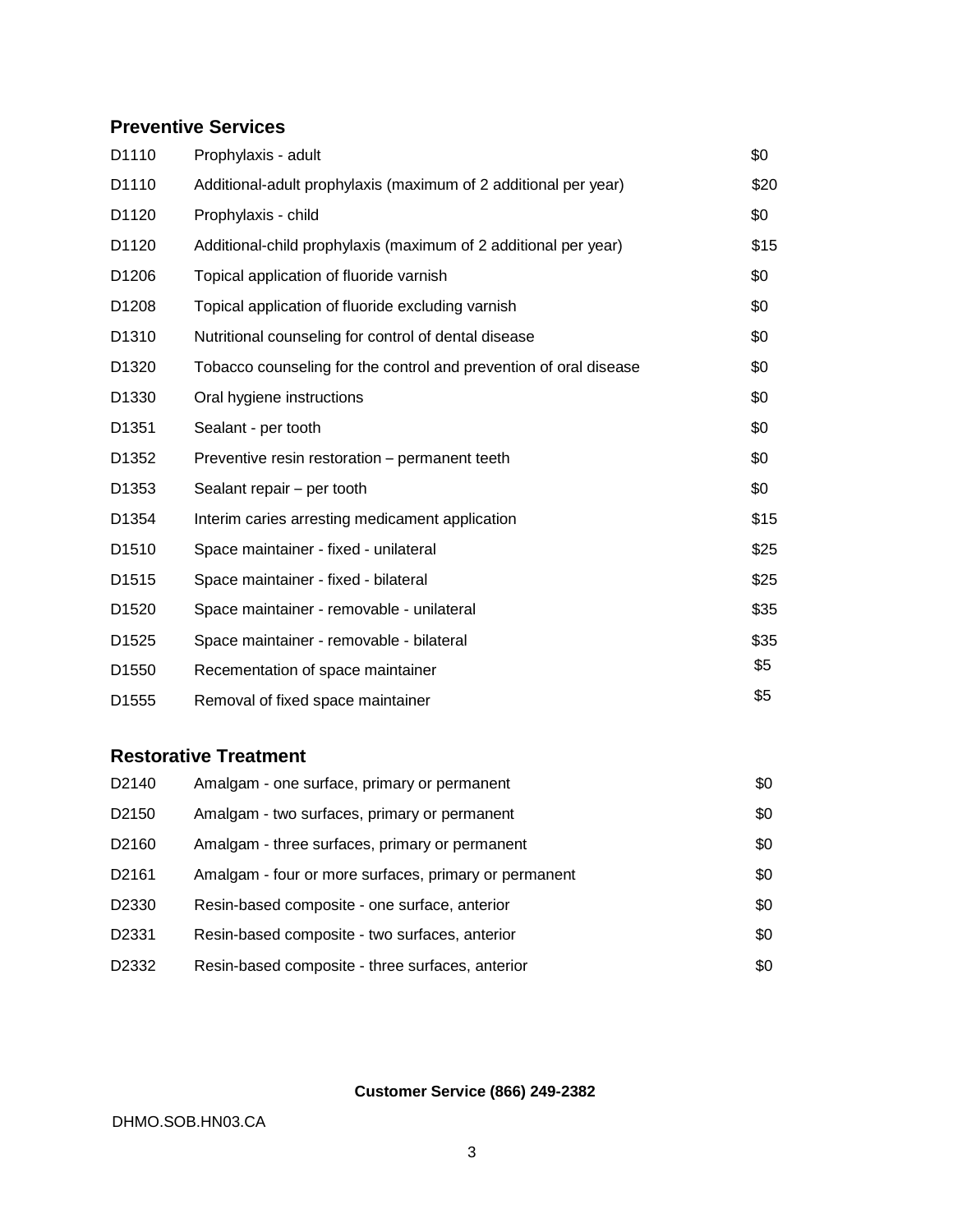| D2335             | Resin-based composite - four or more surfaces or involving incisal angle<br>(anterior) | \$0  |
|-------------------|----------------------------------------------------------------------------------------|------|
| D <sub>2390</sub> | Resin-based composite crown, anterior                                                  | \$20 |
| D <sub>2391</sub> | Resin-based composite - one surface, posterior                                         | \$25 |
| D2392             | Resin-based composite - two surfaces, posterior                                        | \$30 |
| D2393             | Resin-based composite - three surfaces, posterior                                      | \$35 |
| D2394             | Resin-based composite - four or more surfaces, posterior                               | \$40 |

#### **Crowns**

- *An additional charge, not to exceed \$150 per unit, will be applied for any procedure using noble, high noble or titanium metal. There is a \$75 co-payment per crown/bridge unit in addition to regular co-payments for porcelain on molars.*
- *Cases involving seven (7) or more crowns and/or fixed bridge units in the same treatment plan require an additional \$125 co-payment per unit in addition to co-payment for each crown/ bridge unit.*

| D2510             | Inlay - metallic - one surface                         | \$125 |
|-------------------|--------------------------------------------------------|-------|
| D <sub>2520</sub> | Inlay - metallic - two surfaces                        | \$125 |
| D <sub>2530</sub> | Inlay - metallic - three or more surfaces              | \$125 |
| D <sub>2542</sub> | Onlay - metallic - two surfaces                        | \$150 |
| D <sub>2543</sub> | Onlay - metallic - three surfaces                      | \$150 |
| D <sub>2544</sub> | Onlay - metallic - four or more surfaces               | \$150 |
| D <sub>2610</sub> | Inlay - porcelain/ceramic - one surface                | \$150 |
| D <sub>2620</sub> | Inlay - porcelain/ceramic - two surfaces               | \$150 |
| D <sub>2630</sub> | Inlay - porcelain/ceramic - three or more surfaces     | \$150 |
| D <sub>2642</sub> | Onlay - porcelain/ceramic - two surfaces               | \$150 |
| D <sub>2643</sub> | Onlay - porcelain/ceramic - three surfaces             | \$150 |
| D <sub>2644</sub> | Onlay - porcelain/ceramic - four or more surfaces      | \$150 |
| D <sub>2650</sub> | Inlay - resin-based composite - one surface            | \$150 |
| D <sub>2651</sub> | Inlay - resin-based composite - two surfaces           | \$150 |
| D <sub>2652</sub> | Inlay - resin-based composite - three or more surfaces | \$150 |
| D2662             | Onlay - resin-based composite - two surfaces           | \$150 |
| D <sub>2663</sub> | Onlay - resin-based composite - three surfaces         | \$150 |

#### **Customer Service (866) 249-2382**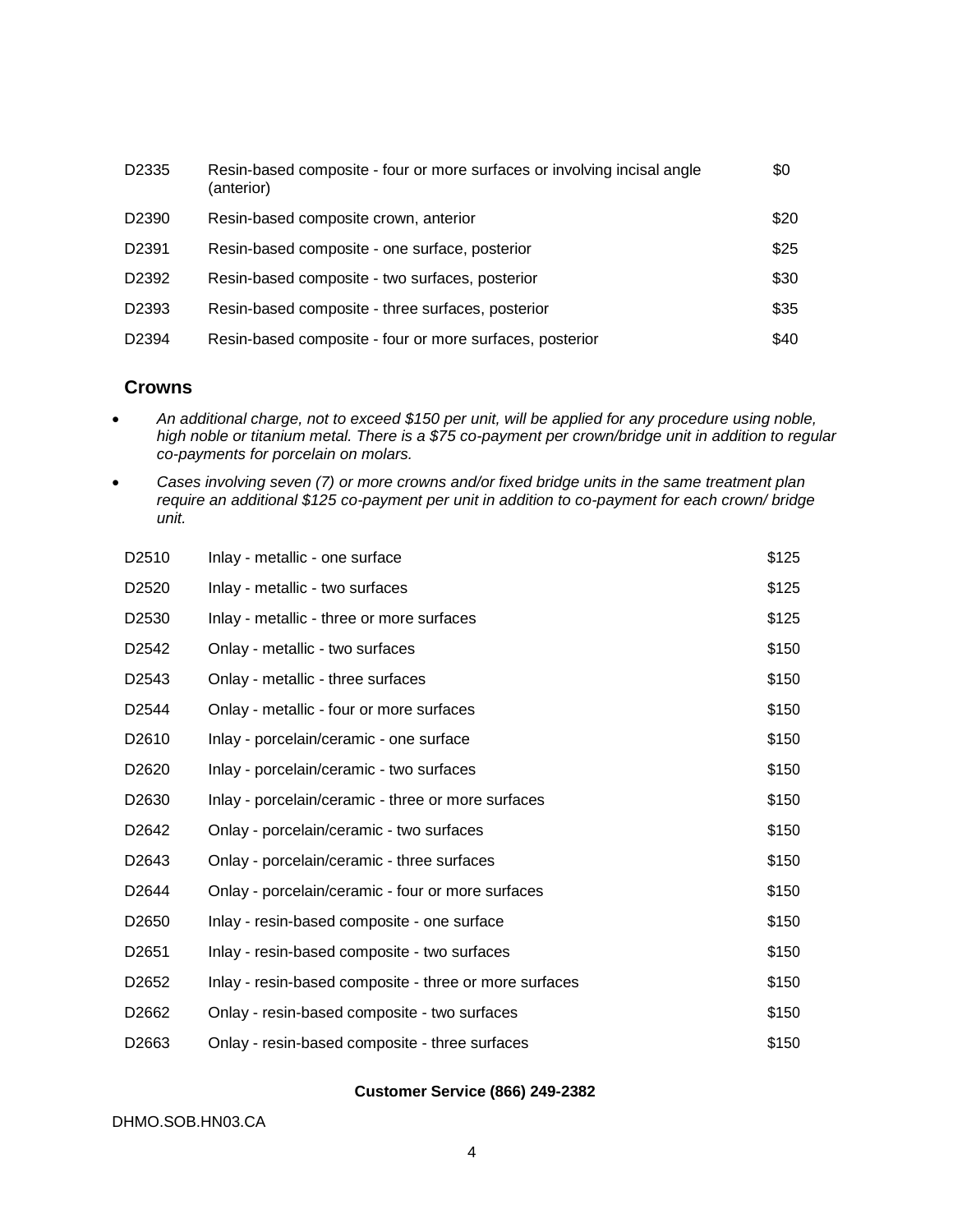| D <sub>2664</sub> | Onlay - resin based composite - four or more surfaces     | \$150 |
|-------------------|-----------------------------------------------------------|-------|
| D2710             | Crown - resin-based composite (indirect)                  | \$150 |
| D <sub>2712</sub> | Crown - 3/4 resin-based composite (indirect)              | \$150 |
| D2720             | Crown - resin with high noble metal                       | \$150 |
| D <sub>2721</sub> | Crown - resin with predominantly base metal               | \$150 |
| D2722             | Crown - resin with noble metal                            | \$150 |
| D2740             | Crown - porcelain/ceramic substrate                       | \$225 |
| D <sub>2750</sub> | Crown - porcelain fused to high noble metal               | \$150 |
| D <sub>2751</sub> | Crown - porcelain fused to predominantly base metal       | \$150 |
| D <sub>2752</sub> | Crown - porcelain fused to noble metal                    | \$150 |
| D2780             | Crown - 3/4 cast high noble metal                         | \$150 |
| D <sub>2781</sub> | Crown - 3/4 cast predominantly base metal                 | \$150 |
| D <sub>2782</sub> | Crown - 3/4 cast noble metal                              | \$150 |
| D2783             | Crown - 3/4 porcelain/ceramic                             | \$150 |
| D2790             | Crown - full cast high noble metal                        | \$150 |
| D2791             | Crown - full cast predominantly base metal                | \$150 |
| D <sub>2792</sub> | Crown - full cast noble metal                             | \$150 |
| D2794             | Crown - titanium                                          | \$150 |
| D2799             | Provisional crown                                         | \$0   |
| D <sub>2910</sub> | Recement inlay, onlay, or partial coverage restoration    | \$0   |
| D <sub>2915</sub> | Recement cast or prefabricated post and core              | \$0   |
| D <sub>2920</sub> | Recement crown                                            | \$0   |
| D2921             | Reattachment of tooth fragment, incisal edge or cusp      | \$0   |
| D2930             | Prefabricated stainless steel crown - primary tooth       | \$25  |
| D2931             | Prefabricated stainless steel crown - permanent tooth     | \$25  |
| D2932             | Prefabricated resin crown                                 | \$35  |
| D2933             | Prefabricated stainless steel crown with resin window     | \$35  |
| D <sub>2940</sub> | Sedative filling                                          | \$0   |
| D <sub>2950</sub> | Core buildup, including any pins                          | \$15  |
| D <sub>2951</sub> | Pin retention - per tooth, in addition to restoration     | \$10  |
| D <sub>2952</sub> | Post and core in addition to crown, indirectly fabricated | \$50  |
| D <sub>2953</sub> | Each additional indirectly fabricated post - same tooth   | \$50  |
|                   | <b>Customer Service (866) 249-2382</b>                    |       |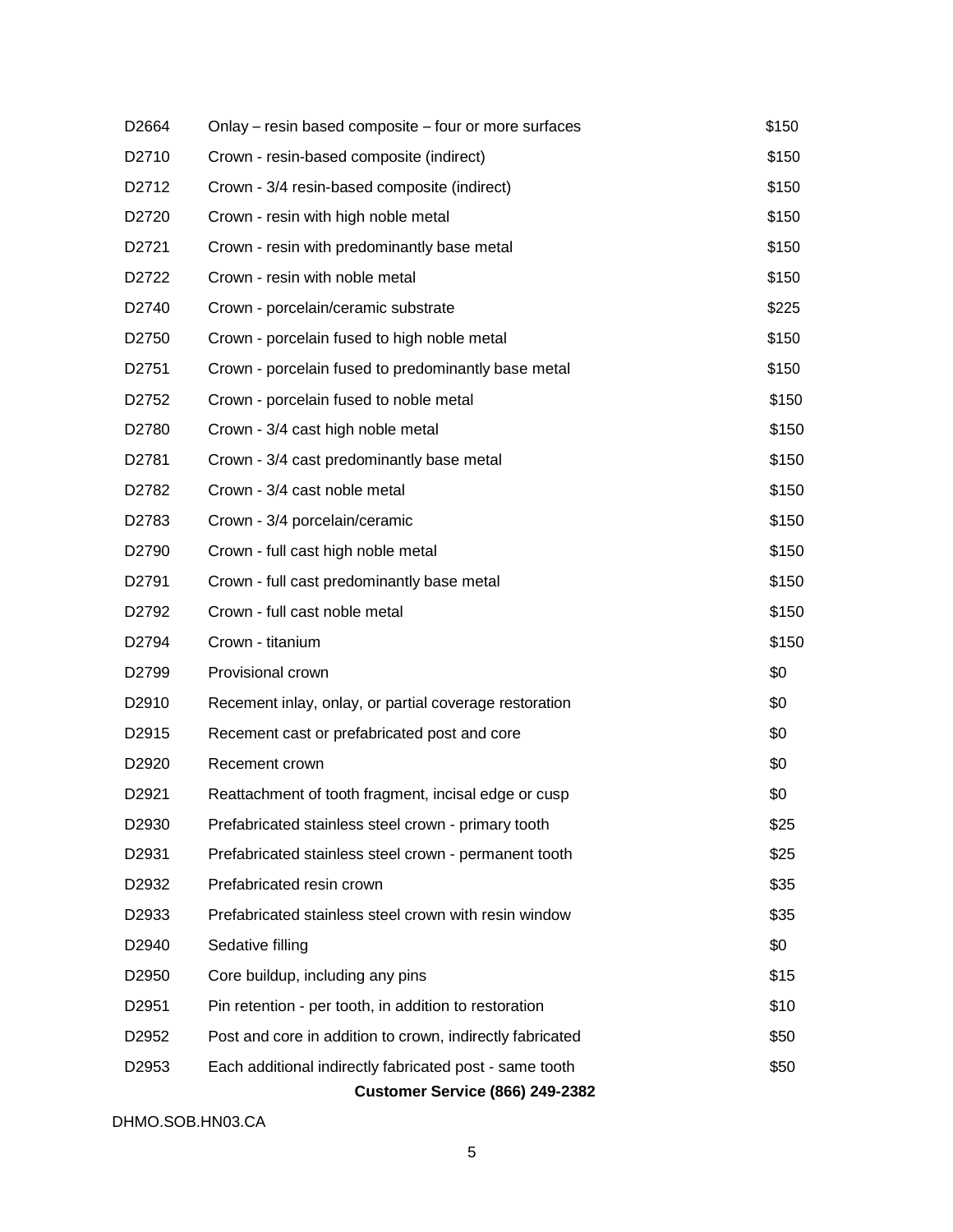| D <sub>2954</sub> | Prefabricated post and core in addition to crown                  | \$30  |
|-------------------|-------------------------------------------------------------------|-------|
| D <sub>2955</sub> | Post removal (not in conjunction with endodontic therapy)         | \$10  |
| D <sub>2957</sub> | Each additional prefabricated post - same tooth                   | \$30  |
| D <sub>2960</sub> | Labial veneer (resin laminate) - chairside                        | \$250 |
| D <sub>2961</sub> | Labial veneer (resin laminate) - laboratory                       | \$300 |
| D <sub>2962</sub> | Labial veneer (porcelain laminate) - laboratory                   | \$350 |
| D <sub>2971</sub> | Addtl procedure to construct crown under existing partial denture | \$50  |
| D <sub>2980</sub> | Crown repair necessitated by restorative material failure         | \$0   |
| D <sub>2981</sub> | Inlay repair necessitated by restorative material failure         | \$0   |
| D <sub>2982</sub> | Onlay repair necessitated by restorative material failure         | \$0   |
| D <sub>2983</sub> | Veneer repair necessitated by restorative material failure        | \$350 |
| D <sub>2990</sub> | Resin infiltration of incipient smooth surface lesions            | \$0   |

# **Endodontics**

*All procedures exclude final restoration.*

| D3110 | Pulp cap - direct (excluding final restoration)                                                                                                | \$0   |
|-------|------------------------------------------------------------------------------------------------------------------------------------------------|-------|
| D3120 | Pulp cap - indirect (excluding final restoration)                                                                                              | \$0   |
| D3220 | Therapeutic pulpotomy (excluding final restoration) - removal of pulp coronal<br>to the dentinocemental junction and application of medicament | \$0   |
| D3222 | Partial Pulpotomy for apexogenesis-permanent tooth with incomplete root<br>development                                                         | \$0   |
| D3221 | Pulpal debridement, primary and permanent teeth                                                                                                | \$20  |
| D3230 | Pulpal therapy (resorbable filling) - anterior, primary tooth (excluding final<br>restoration)                                                 | \$5   |
| D3240 | Pulpal therapy (resorbable filling) - posterior, primary tooth (excluding final<br>restoration)                                                | \$10  |
| D3310 | Anterior (excluding final restoration)                                                                                                         | \$58  |
| D3320 | Bicuspid (excluding final restoration)                                                                                                         | \$95  |
| D3330 | Molar (excluding final restoration)                                                                                                            | \$125 |
| D3331 | Treatment of root canal obstruction; non-surgical access                                                                                       | \$75  |
| D3332 | Incomplete endodontic therapy; inoperable, unrestorable or fractured tooth                                                                     | \$63  |
| D3333 | Internal root repair of perforation defects                                                                                                    | \$75  |
| D3346 | Retreatment of previous root canal therapy - anterior                                                                                          | \$80  |
| D3347 | Retreatment of previous root canal therapy - bicuspid<br><b>Customer Service (866) 249-2382</b>                                                | \$125 |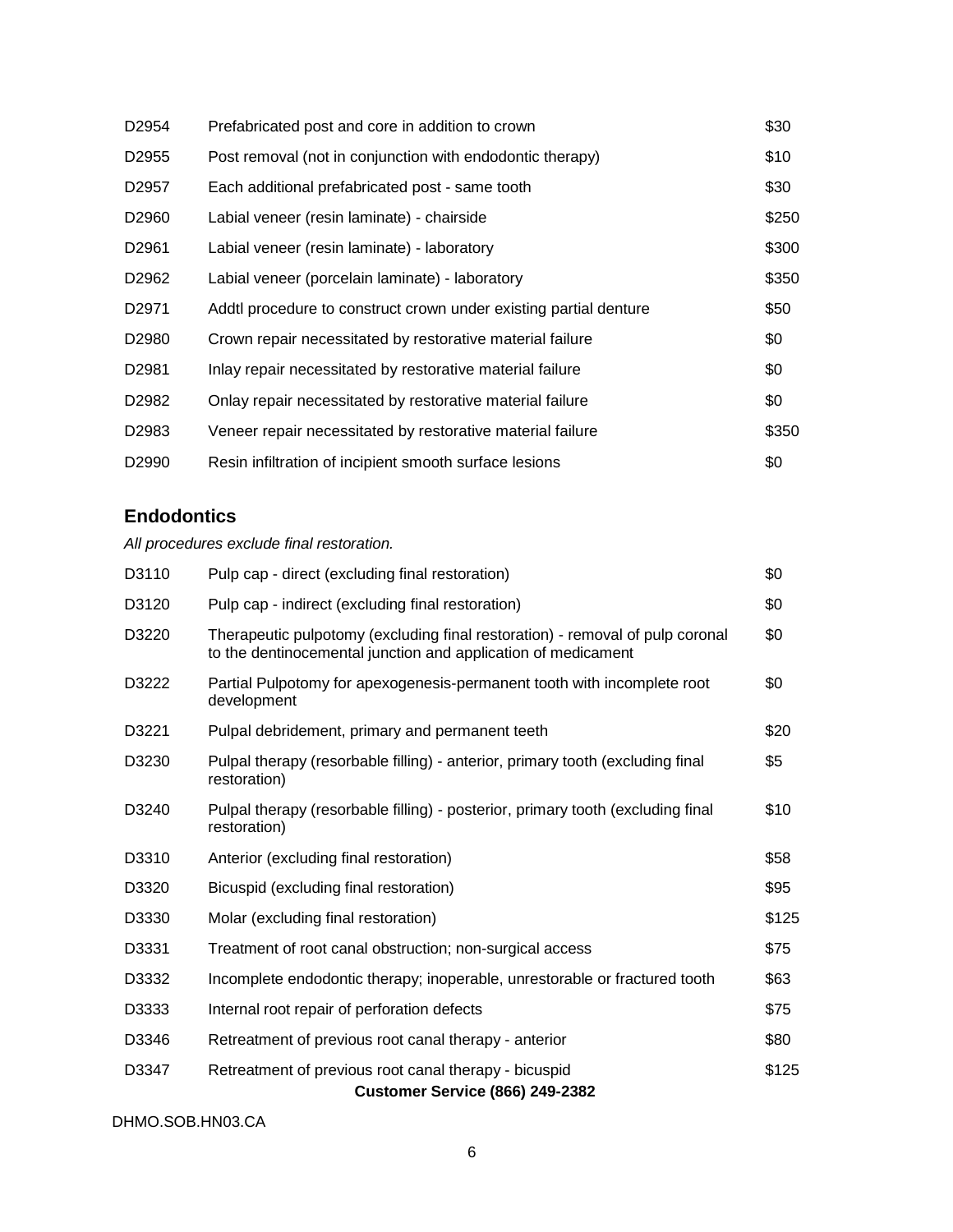| D3348               | Retreatment of previous root canal therapy - molar                                                                                                             | \$215 |
|---------------------|----------------------------------------------------------------------------------------------------------------------------------------------------------------|-------|
| D3351               | Apexification/recalcification - initial visit (apical closure/calcific repair of<br>perforations, root resorption, etc.)                                       | \$65  |
| D3352               | Apexification/recalcification - interim medication replacement (apical<br>closure/calcific repair of perforations, root resorption, etc.)                      | \$65  |
| D3353               | Apexification/recalcification - final visit (includes completed root canal therapy<br>- apical closure/calcific repair of perforations, root resorption, etc.) | \$65  |
| D3355               | Pulpal regeneration-initial visit                                                                                                                              | \$65  |
| D3356               | Pulpal regeneration-medicament replacement                                                                                                                     | \$65  |
| D3357               | Pulpal regeneration-completion of treatment                                                                                                                    | \$65  |
| D3410               | Apicoectomy/periradicular surgery - anterior                                                                                                                   | \$95  |
| D3421               | Apicoectomy/periradicular surgery - bicuspid (first root)                                                                                                      | \$95  |
| D3425               | Apicoectomy/periradicular surgery - molar (first root)                                                                                                         | \$95  |
| D3426               | Apicoectomy/periradicular surgery (each additional root)                                                                                                       | \$60  |
| D3427               | Periradicular surgery without apicoectomy                                                                                                                      | \$60  |
| D3430               | Retrograde filling - per root                                                                                                                                  | \$10  |
| D3450               | Root amputation - per root                                                                                                                                     | \$95  |
| D3910               | Surgical procedure for isolation of tooth with rubber dam                                                                                                      | \$19  |
| D3920               | Hemisection (including any root removal), not including root canal therapy                                                                                     | \$90  |
| D3950               | Canal preparation and fitting of preformed dowel or post                                                                                                       | \$15  |
| <b>Periodontics</b> |                                                                                                                                                                |       |
| D4210               | Gingivectomy or gingivoplasty - four or more contiguous teeth or bounded<br>teeth spaces per quadrant                                                          | \$55  |
| D4211               | Gingivectomy or gingivoplasty - one to three contiguous teeth or bounded<br>teeth spaces per quadrant                                                          | \$40  |
| D4212               | Gingivectomy or gingivoplasty to allow access for restorative procedure                                                                                        | \$19  |
| D4240               | Gingival flap procedure, including root planing - four or more contiguous teeth<br>or bounded teeth spaces per quadrant                                        | \$100 |
| D4241               | Gingival flap procedure, including root planing - one to three contiguous teeth<br>or bounded teeth spaces per quadrant                                        | \$78  |
| D4245               | Apically positioned flap                                                                                                                                       | \$165 |
| D4249               | Clinical crown lengthening - hard tissue                                                                                                                       | \$120 |
| D4260               | Osseous surgery (including flap entry and closure) - four or more contiguous<br>teeth or bounded teeth spaces per quadrant                                     | \$260 |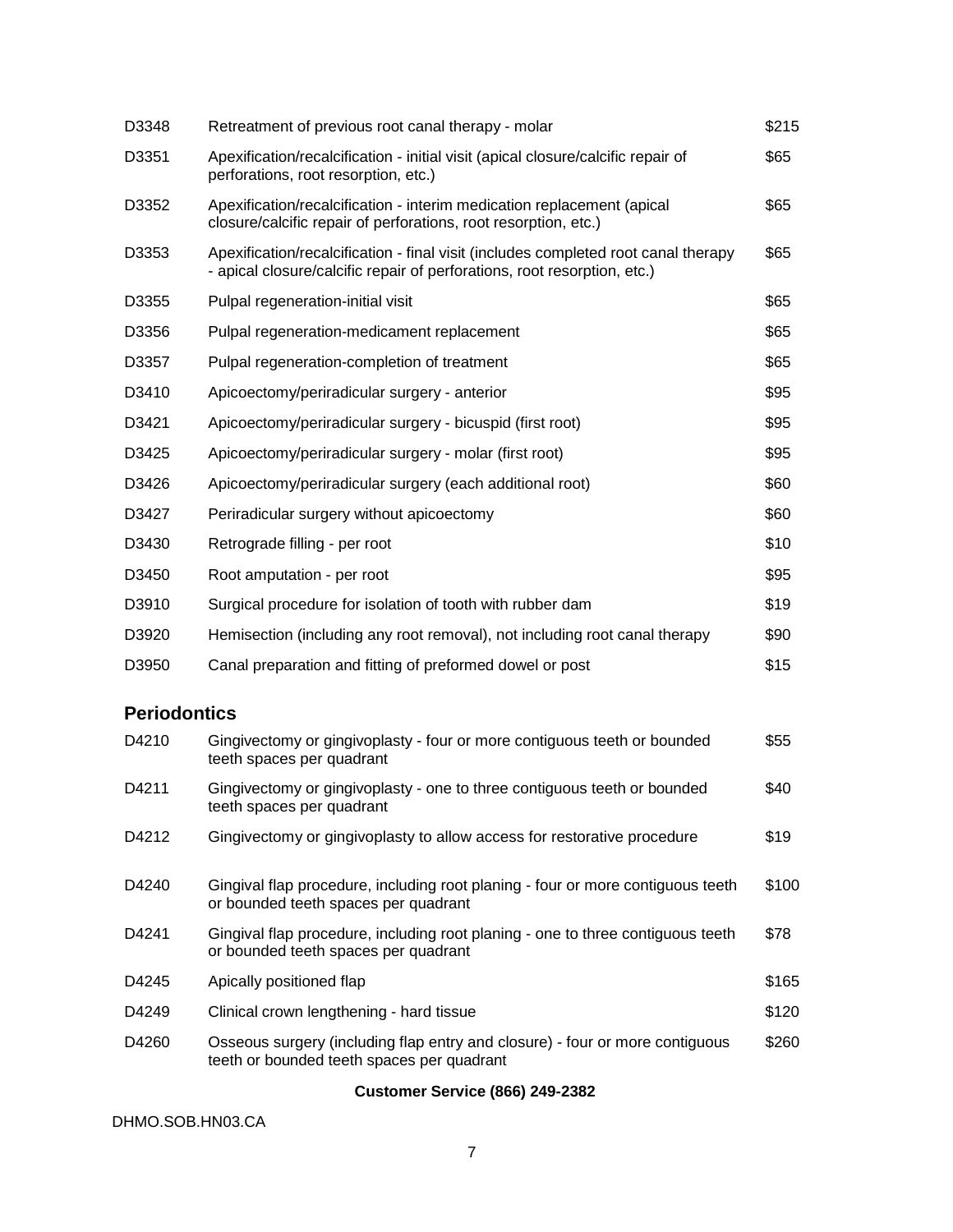| D4261 | Osseous surgery (including flap entry and closure) - one to three contiguous<br>teeth or bounded teeth spaces per quadrant           | \$198 |
|-------|--------------------------------------------------------------------------------------------------------------------------------------|-------|
| D4263 | Bone replacement graft - first site in quadrant                                                                                      | \$180 |
| D4264 | Bone replacement graft - each additional site in quadrant                                                                            | \$95  |
| D4265 | Biologic materials to aid in soft and osseous tissue regeneration                                                                    | \$95  |
| D4266 | Guided tissue regeneration - resorbable barrier, per site                                                                            | \$215 |
| D4267 | Guided tissue regeneration - nonresorbable barrier, per site (includes<br>membrane removal)                                          | \$255 |
| D4270 | Pedicle soft tissue graft procedure                                                                                                  | \$195 |
| D4273 | Subepithelial connective tissue graft procedures, per tooth                                                                          | \$75  |
| D4274 | Distal or proximal wedge procedure (when not performed in conjunction with<br>surgical procedures in the same anatomical area)       | \$70  |
| D4275 | Soft tissue allograft                                                                                                                | \$265 |
| D4277 | Free soft tissue graft procedure ea addtl contiguous tooth                                                                           | \$195 |
| D4278 | Free soft tissue graft procedure including donor site surgery                                                                        | \$0   |
| D4283 | Autogenous connective tissue graft procedure – ea addtl contiguous tooth                                                             | \$75  |
| D4285 | Non-autogenous connective tissue graft procedure                                                                                     | \$265 |
| D4320 | Provisional splinting - intracoronal                                                                                                 | \$85  |
| D4321 | Provisional splinting - extracoronal                                                                                                 | \$75  |
| D4341 | Periodontal scaling and root planing - four or more teeth per quadrant                                                               | \$35  |
| D4342 | Periodontal scaling and root planing - one to three teeth per quadrant                                                               | \$26  |
| D4355 | Full mouth debridement to enable comprehensive evaluation and diagnosis                                                              | \$35  |
| D4381 | Localized delivery of antimicrobial agents via a controlled release vehicle into<br>diseased crevicular tissue, per tooth, by report | \$60  |
| D4910 | Periodontal maintenance                                                                                                              | \$30  |
| D4910 | Additional periodontal maintenance procedures (beyond 2 per 12 months)                                                               | \$55  |
| D4999 | Periodontal charting for planning treatment of periodontal disease                                                                   | \$0   |
| D4999 | Periodontal hygiene instruction                                                                                                      | \$0   |

### **Removable Prosthodontics**

*Includes up to 3 adjustments within 6 months of delivery.*

| D5110 | Complete denture - maxillary  | \$175 |
|-------|-------------------------------|-------|
| D5120 | Complete denture - mandibular | \$175 |
| D5130 | Immediate denture - maxillary | \$175 |

**Customer Service (866) 249-2382**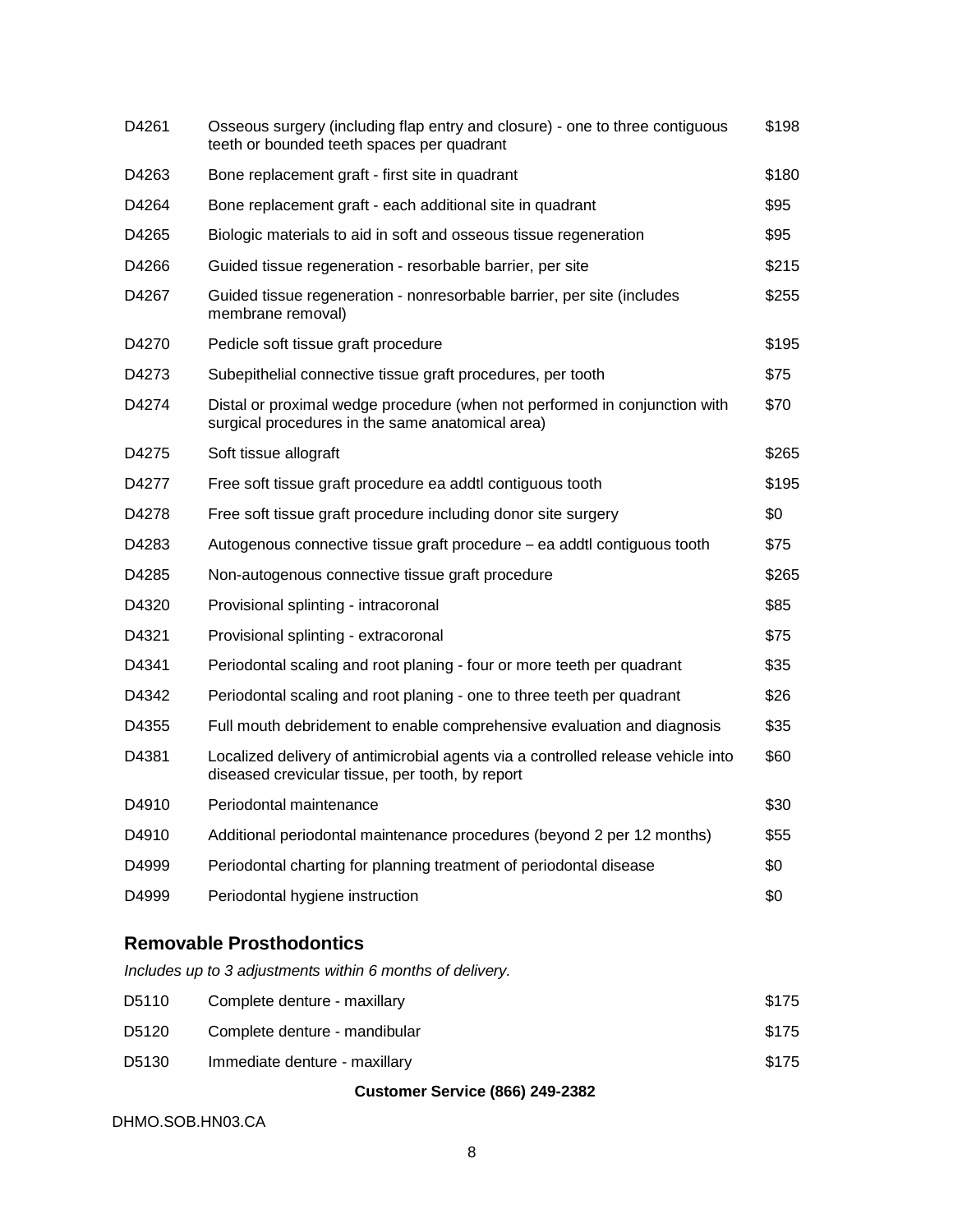| D5140             | Immediate denture - mandibular                                                                                                     | \$175 |
|-------------------|------------------------------------------------------------------------------------------------------------------------------------|-------|
| D5211             | Maxillary partial denture - resin base (including any conventional clasps, rests<br>and teeth)                                     | \$150 |
| D <sub>5212</sub> | Mandibular partial denture - resin base (including any conventional clasps,<br>rests and teeth)                                    | \$150 |
| D <sub>5213</sub> | Maxillary partial denture - cast metal framework with resin denture bases<br>(including any conventional clasps, rests and teeth)  | \$200 |
| D <sub>5214</sub> | Mandibular partial denture - cast metal framework with resin denture bases<br>(including any conventional clasps, rests and teeth) | \$200 |
| D <sub>5221</sub> | Immediate maxillary partial denture - resin base                                                                                   | \$50  |
| D <sub>5222</sub> | Immediate mandibular partial denture – resin base                                                                                  | \$50  |
| D <sub>5223</sub> | Immediate maxillary partial denture - cast metal framework                                                                         | \$50  |
| D5224             | Immediate mandibular partial denture – cast metal framework                                                                        | \$50  |
| D <sub>5225</sub> | Maxillary partial denture - flexible base (including any clasps, rests and teeth)                                                  | \$365 |
| D5226             | Mandibular partial denture - flexible base (including any clasps, rests and<br>teeth)                                              | \$365 |
| D <sub>5281</sub> | Removable unilateral partial denture - one piece cast metal (including clasps<br>and teeth)                                        | \$200 |
| D <sub>5410</sub> | Adjust complete denture - maxillary                                                                                                | \$0   |
| D5411             | Adjust complete denture - mandibular                                                                                               | \$0   |
| D5421             | Adjust partial denture - maxillary                                                                                                 | \$0   |
| D <sub>5422</sub> | Adjust partial denture - mandibular                                                                                                | \$0   |
| D <sub>5510</sub> | Repair broken complete denture base                                                                                                | \$25  |
| D <sub>5520</sub> | Replace missing or broken teeth - complete denture (each tooth)                                                                    | \$25  |
| D5610             | Repair resin denture base                                                                                                          | \$25  |
| D5620             | Repair cast framework                                                                                                              | \$25  |
| D5630             | Repair or replace broken clasp                                                                                                     | \$25  |
| D5640             | Replace broken teeth - per tooth                                                                                                   | \$25  |
| D5650             | Add tooth to existing partial denture                                                                                              | \$25  |
| D5660             | Add clasp to existing partial denture                                                                                              | \$25  |
| D5670             | Replace all teeth and acrylic on cast metal framework (maxillary)                                                                  | \$165 |
| D5671             | Replace all teeth and acrylic on cast metal framework (mandibular)                                                                 | \$165 |
| D5710             | Rebase complete maxillary denture                                                                                                  | \$60  |
| D5711             | Rebase complete mandibular denture                                                                                                 | \$60  |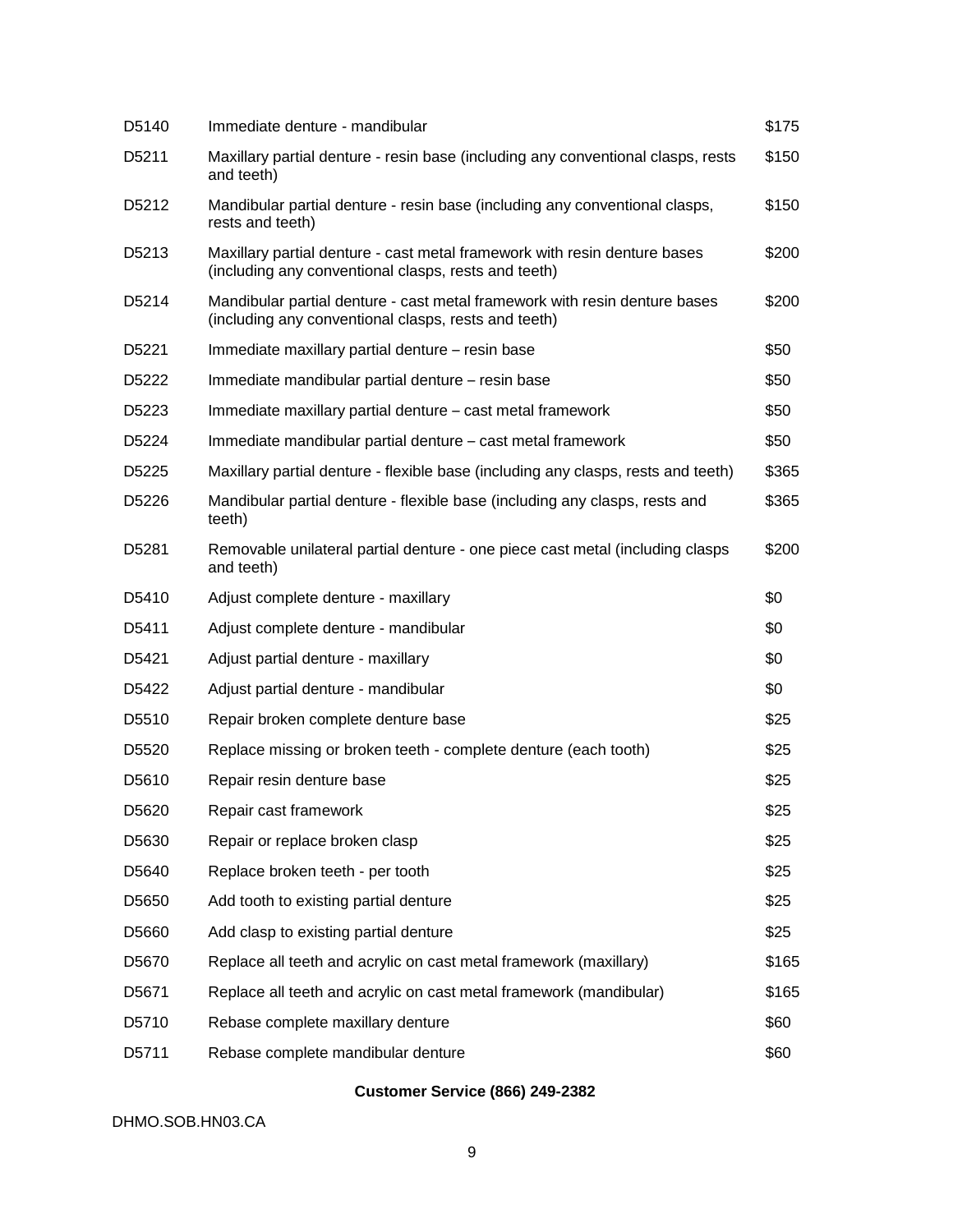| D5720 | Rebase maxillary partial denture                       | \$60   |
|-------|--------------------------------------------------------|--------|
| D5721 | Rebase mandibular partial denture                      | \$60   |
| D5730 | Reline complete maxillary denture (chairside)          | \$35   |
| D5731 | Reline complete mandibular denture (chairside)         | \$35   |
| D5740 | Reline maxillary partial denture (chairside)           | \$35   |
| D5741 | Reline mandibular partial denture (chairside)          | \$35   |
| D5750 | Reline complete maxillary denture (laboratory)         | \$50   |
| D5751 | Reline complete mandibular denture (laboratory)        | \$50   |
| D5760 | Reline maxillary partial denture (laboratory)          | \$50   |
| D5761 | Reline mandibular partial denture (laboratory)         | \$50   |
| D5810 | Interim complete denture (maxillary)                   | \$180  |
| D5811 | Interim complete denture (mandibular)                  | \$180  |
| D5820 | Interim partial denture (maxillary)                    | \$50   |
| D5821 | Interim partial denture (mandibular)                   | \$50   |
| D5850 | Tissue conditioning, maxillary                         | \$10   |
| D5851 | Tissue conditioning, mandibular                        | \$10   |
| D5862 | Precision attachment, by report                        | \$160  |
| D5863 | Overdenture-complete maxillary                         | \$175  |
| D5864 | Overdenture-partial maxillary                          | \$175  |
| D5865 | Overdenture-complete mandibular                        | \$200  |
| D5866 | Overdenture-partial mandibular                         | \$200  |
|       | <b>Implant Services</b>                                |        |
| D6010 | Surgical placement of implant body; endosteal implant  | \$1950 |
| D6013 | Surgical placement of mini implant                     | \$1950 |
| D6052 | Semi-precision attachment abutment                     | \$368  |
| D6055 | Connecting bar - implant or abutment supported         | \$540  |
| D6056 | Prefabricated abutment includes placement              | \$368  |
| D6057 | Custom fabricated abutment-includes placement          | \$610  |
| D6058 | Abutment supported porcelain/ceramic crown             | \$1050 |
| D6059 | Abutment supported porcelain fused to high noble metal | \$915  |
| D6060 | Abutment supported porcelain fused to base metal       | \$1050 |
|       |                                                        |        |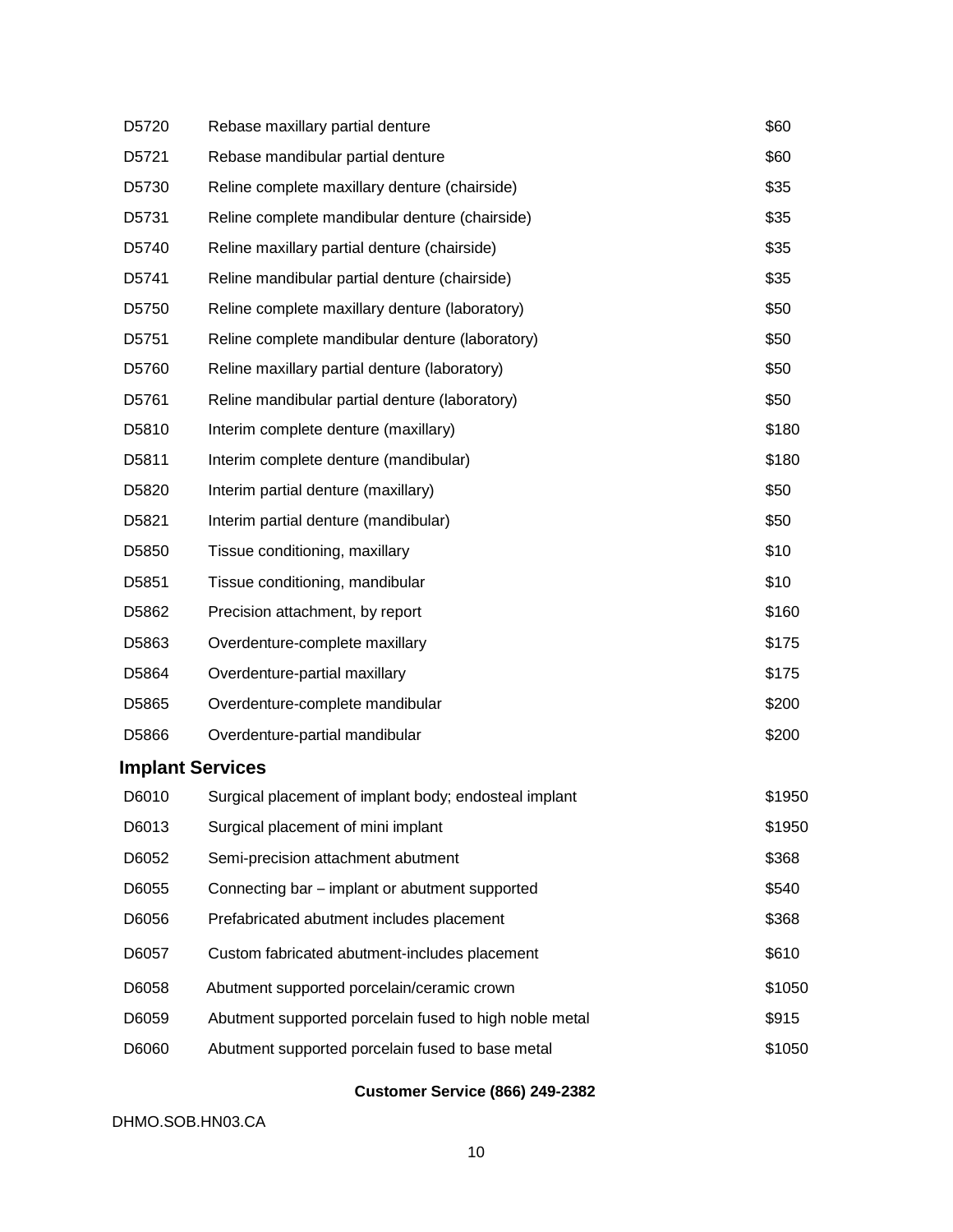| D6061 | Abutment supported porcelain fused to noble metal                                                 | \$946  |
|-------|---------------------------------------------------------------------------------------------------|--------|
| D6062 | Abutment supported cast metal crown-high noble metal                                              | \$981  |
| D6063 | Abutment supported cast base metal crown                                                          | \$854  |
| D6064 | Abutment supported cast metal crown                                                               | \$1168 |
| D6065 | Implant supported porcelain/ceramic crown                                                         | \$1144 |
| D6066 | Implant supported porcelain fused to metal crown                                                  | \$1083 |
| D6067 | Implant supported metal crown                                                                     | \$962  |
| D6068 | Abutment supported retainer for porcelain/ceramic FPD                                             | \$1026 |
| D6069 | Abutment supported retainer for porcelain fused to metal<br><b>FPD</b>                            | \$1050 |
| D6070 | Abutment supported retainer for porcelain fused to metal<br>FPD (predominately base)              | \$965  |
| D6071 | Abutment supported retainer for porcelain fused to metal<br>FPD (noble metal)                     | \$984  |
| D6072 | Abutment supported retainer for cast metal FPD (high<br>noble metal)                              | \$997  |
| D6073 | Abutment supported retainer for cast metal FPD<br>(predominately base metal)                      | \$910  |
| D6074 | Abutment supported retainer for cast metal FPD (noble<br>metal)                                   | \$967  |
| D6075 | Implant supported retainer for ceramic FPD                                                        | \$1018 |
| D6076 | Implant supported retainer for porcelain fused to metal<br>FPD                                    | \$992  |
| D6077 | Implant supported retain for cast metal FPD                                                       | \$962  |
| D6080 | Implant maintenance procedures when prostheses are<br>removed and reinserted                      | \$55   |
| D6081 | Scaling and debridement in the presence of<br>inflammation                                        | \$57   |
| D6085 | Provisional implant crown                                                                         | \$0    |
| D6090 | Repair implant Supported prosthesis, by report                                                    | \$135  |
| D6091 | Replacement of semi-precision or presicion attachment<br>of implant/abutment supported prosthesis | \$410  |
| D6092 | Recement or re-bond implant/abutment supported crown                                              | \$79   |
| D6093 | Recement or re-bond implant/abutment supported fixed<br>partial denture                           | \$124  |
| D6094 | Abutment supported crown - titanium                                                               | \$810  |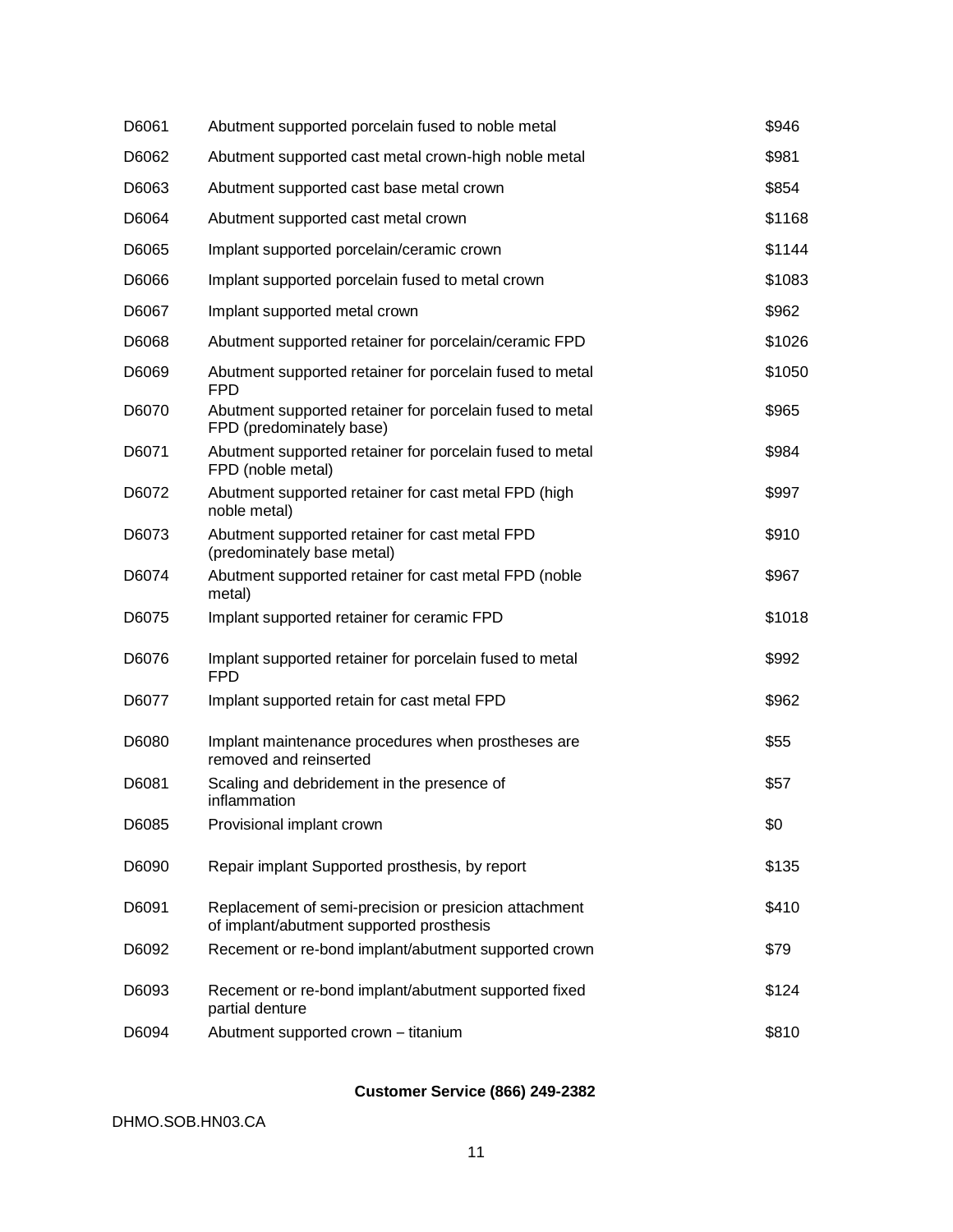| D6095 | Repair implant abutment, by report                                                                            | \$55  |
|-------|---------------------------------------------------------------------------------------------------------------|-------|
| D6100 | Implant removal, by report                                                                                    | \$600 |
| D6101 | Debridement of a peri-implant defect and surface<br>cleaning of exposed implant surfaces                      | \$57  |
| D6102 | Debridement and osseous contouring of a peri-implant<br>defect; includes surface cleaning of exposed surfaces | \$190 |
| D6103 | Bone graft for repair of peri-implant defect not include<br>flap entry and closure                            | \$350 |
| D6110 | Implant/abutment supported removable denture for<br>edentulous arch - maxillary                               | \$925 |
| D6111 | Implant/abutment supported removable denture for<br>edentulous arch – mandibular                              | \$925 |
| D6112 | Supported removable denture for partially edentulous<br>arch – maxillary                                      | \$925 |
| D6113 | Supported removable denture for partially edentulous<br>arch - mandibular                                     | \$925 |
| D6190 | Radiographic/surgical implant index, by report                                                                | \$265 |
| D6194 | Abutment supported retainer crown for FPD - titanium                                                          | \$835 |

### **Crowns/Fixed Bridges - Per Unit**

- *An additional charge, not to exceed \$150 per unit, will be applied for any procedure using noble, high noble or titanium metal. There is a \$75 co-payment per crown/bridge unit in addition to regular co-payments for porcelain on molars.*
- *Cases involving seven (7) or more crowns and/or fixed bridge units in the same treatment plan require an additional \$125 co-payment per unit in addition to co-payment for each crown/bridge unit.*

| D6210 | Pontic - cast high noble metal                       | \$150 |
|-------|------------------------------------------------------|-------|
| D6211 | Pontic - cast predominantly base metal               | \$150 |
| D6212 | Pontic - cast noble metal                            | \$150 |
| D6214 | Pontic - titanium                                    | \$150 |
| D6240 | Pontic - porcelain fused to high noble metal         | \$150 |
| D6241 | Pontic - porcelain fused to predominantly base metal | \$150 |
| D6242 | Pontic - porcelain fused to noble metal              | \$150 |
| D6245 | Pontic - porcelain/ceramic                           | \$170 |
| D6250 | Pontic - resin with high noble metal                 | \$150 |
| D6251 | Pontic - resin with predominantly base metal         | \$150 |
| D6252 | Pontic - resin with noble metal                      | \$150 |
|       | <b>Customer Service (866) 249-2382</b>               |       |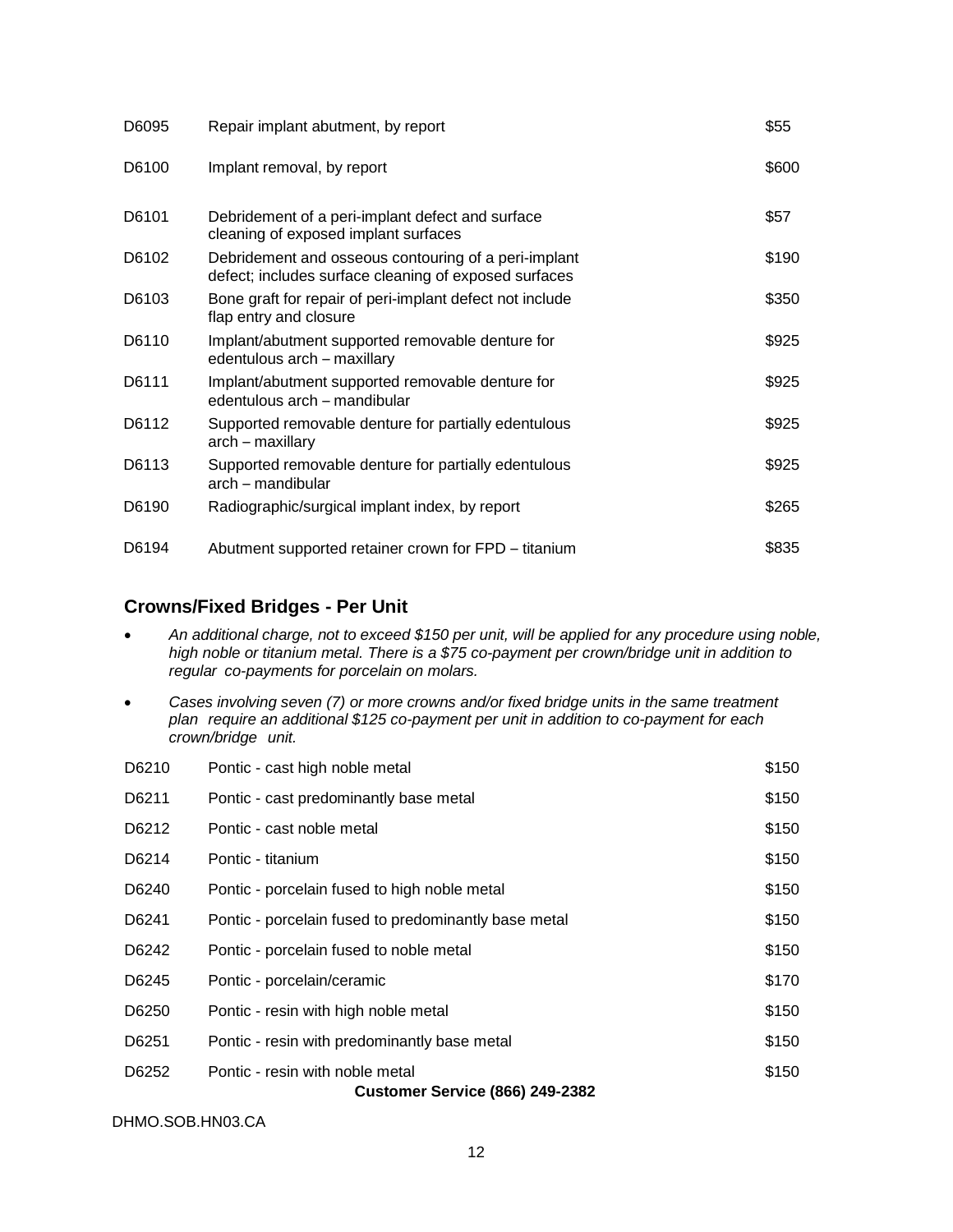| D6253 | Provisional pontic                                            | \$0   |
|-------|---------------------------------------------------------------|-------|
| D6545 | Retainer - cast metal for resin bonded fixed prosthesis       | \$150 |
| D6549 | Resin retainer for resin bonded fixed prosthesis              | \$150 |
| D6600 | Inlay - porcelain/ceramic, two surfaces                       | \$150 |
| D6601 | Inlay - porcelain/ceramic, three or more surfaces             | \$150 |
| D6602 | Inlay - cast high noble metal, two surfaces                   | \$150 |
| D6603 | Inlay - cast high noble metal, three or more surfaces         | \$150 |
| D6604 | Inlay - cast predominantly base metal, two surfaces           | \$150 |
| D6605 | Inlay - cast predominantly base metal, three or more surfaces | \$150 |
| D6606 | Inlay - cast noble metal, two surfaces                        | \$150 |
| D6607 | Inlay - cast noble metal, three or more surfaces              | \$150 |
| D6608 | Onlay - porcelain/ceramic, two surfaces                       | \$150 |
| D6609 | Onlay - porcelain/ceramic, three or more surfaces             | \$150 |
| D6610 | Onlay - cast high noble metal, two surfaces                   | \$150 |
| D6611 | Onlay - cast high noble metal, three or more surfaces         | \$150 |
| D6612 | Onlay - cast predominantly base metal, two surfaces           | \$150 |
| D6613 | Onlay - cast predominantly base metal, three or more surfaces | \$150 |
| D6614 | Onlay - cast noble metal, two surfaces                        | \$150 |
| D6615 | Onlay - cast noble metal, three or more surfaces              | \$150 |
| D6710 | Crown - indirect resin based composite                        | \$150 |
| D6720 | Crown - resin with high noble metal                           | \$150 |
| D6721 | Crown - resin with predominantly base metal                   | \$150 |
| D6722 | Crown - resin with noble metal                                | \$150 |
| D6740 | Crown - porcelain/ceramic                                     | \$150 |
| D6750 | Crown - porcelain fused to high noble metal                   | \$150 |
| D6751 | Crown - porcelain fused to predominantly base metal           | \$150 |
| D6752 | Crown - porcelain fused to noble metal                        | \$150 |
| D6780 | Crown - 3/4 cast high noble metal                             | \$150 |
| D6781 | Crown - 3/4 cast predominantly base metal                     | \$150 |
| D6782 | Crown - 3/4 cast noble metal                                  | \$150 |
| D6783 | Crown - 3/4 porcelain/ceramic                                 | \$150 |
| D6790 | Crown - full cast high noble metal                            | \$150 |
|       | <b>Customer Service (866) 249-2382</b>                        |       |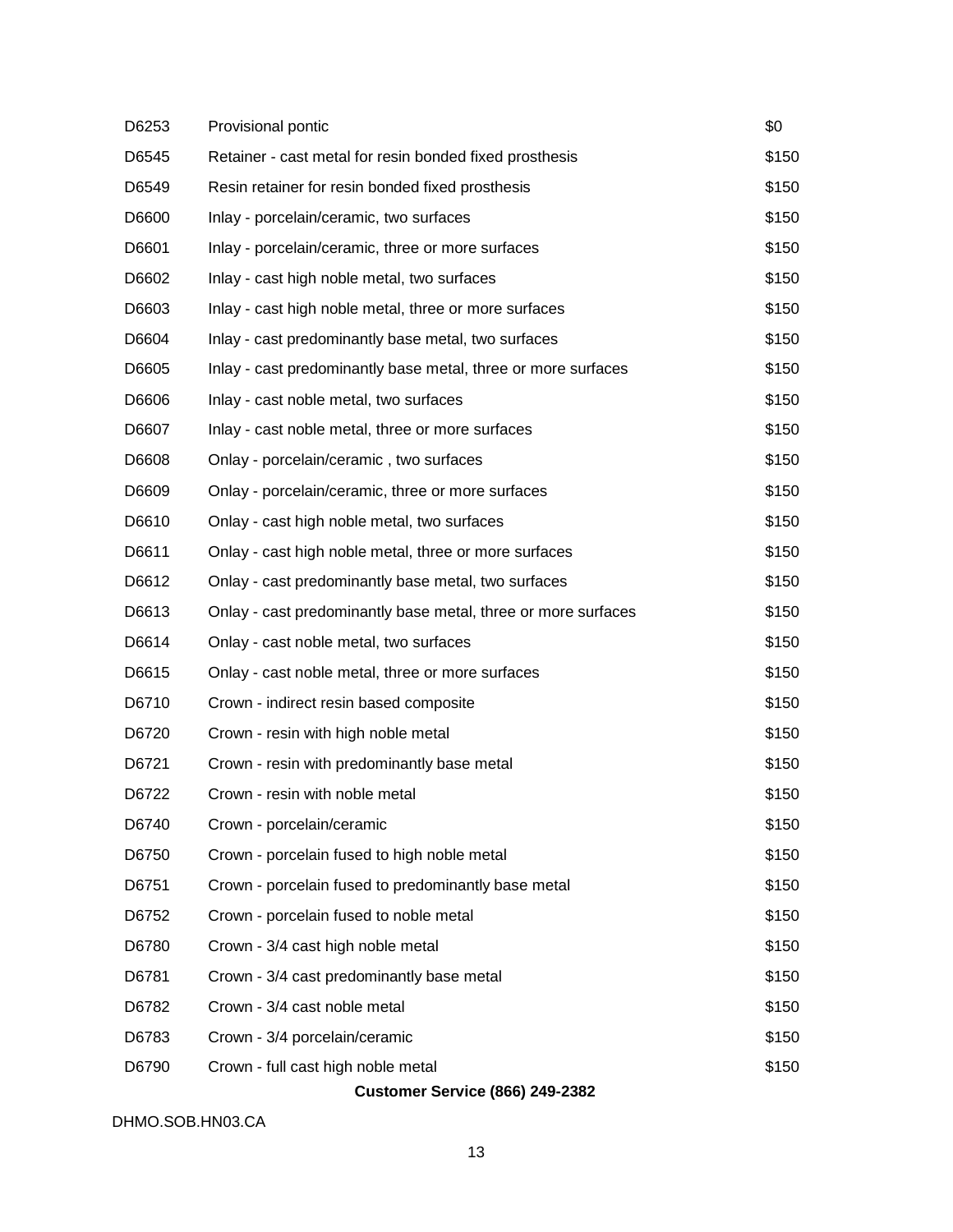| D6791 | Crown - full cast predominantly base metal | \$150 |
|-------|--------------------------------------------|-------|
| D6792 | Crown - full cast noble metal              | \$150 |
| D6794 | Crown - titanium                           | \$150 |
| D6930 | Recement fixed partial denture             | \$0   |
| D6940 | Stress breaker                             | \$110 |
| D6950 | Precision attachment                       | \$195 |
| D6980 | Fixed partial denture repair, by report    | \$45  |

# **Oral Surgery**

*Includes routine post operative visits/treatment.*

| The removal of asymptomatic third molars is not a covered benefit unless pathology (disease)<br>exists, however it is available at 75% of your Health Net selected general or specialty care<br>dentist's usual and customary fees. |                                                                                                                             |      |  |
|-------------------------------------------------------------------------------------------------------------------------------------------------------------------------------------------------------------------------------------|-----------------------------------------------------------------------------------------------------------------------------|------|--|
| D7111                                                                                                                                                                                                                               | Extraction, coronal remnants - deciduous tooth                                                                              | \$0  |  |
| D7140                                                                                                                                                                                                                               | Extraction, erupted tooth or exposed root (elevation and/or forceps removal)                                                | \$0  |  |
| D7210                                                                                                                                                                                                                               | Surgical removal of erupted tooth requiring elevation of mucoperiosteal flap<br>and removal of bone and/or section of tooth | \$30 |  |
| D7220                                                                                                                                                                                                                               | Removal of impacted tooth - soft tissue                                                                                     | \$35 |  |
| D7230                                                                                                                                                                                                                               | Removal of impacted tooth - partially bony                                                                                  | \$65 |  |
| D7240                                                                                                                                                                                                                               | Removal of impacted tooth - completely bony                                                                                 | \$80 |  |
| D7241                                                                                                                                                                                                                               | Removal of impacted tooth - completely bony, with unusual surgical<br>complications                                         | \$90 |  |
| D7250                                                                                                                                                                                                                               | Surgical removal of residual tooth roots (cutting procedure)                                                                | \$35 |  |
| D7270                                                                                                                                                                                                                               | Tooth reimplantation and/or stabilization of accidentally evulsed or displaced<br>tooth                                     | \$15 |  |
| D7280                                                                                                                                                                                                                               | Surgical access of an unerupted tooth                                                                                       | \$15 |  |
| D7282                                                                                                                                                                                                                               | Mobilization of erupted or malpositioned tooth to aid eruption                                                              | \$90 |  |
| D7283                                                                                                                                                                                                                               | Placement of device to facilitate eruption of impacted tooth                                                                | \$90 |  |
| D7285                                                                                                                                                                                                                               | Biopsy of oral tissue - hard (bone, tooth)                                                                                  | \$0  |  |
| D7286                                                                                                                                                                                                                               | Biopsy of oral tissue - soft                                                                                                | \$0  |  |
| D7287                                                                                                                                                                                                                               | Exfoliative cytological sample collection                                                                                   | \$50 |  |
| D7288                                                                                                                                                                                                                               | Brush biopsy - transepithelial sample collection                                                                            | \$50 |  |
| D7310                                                                                                                                                                                                                               | Alveoloplasty in conjunction with extractions - four or more teeth or tooth<br>spaces, per quadrant                         | \$0  |  |

### **Customer Service (866) 249-2382**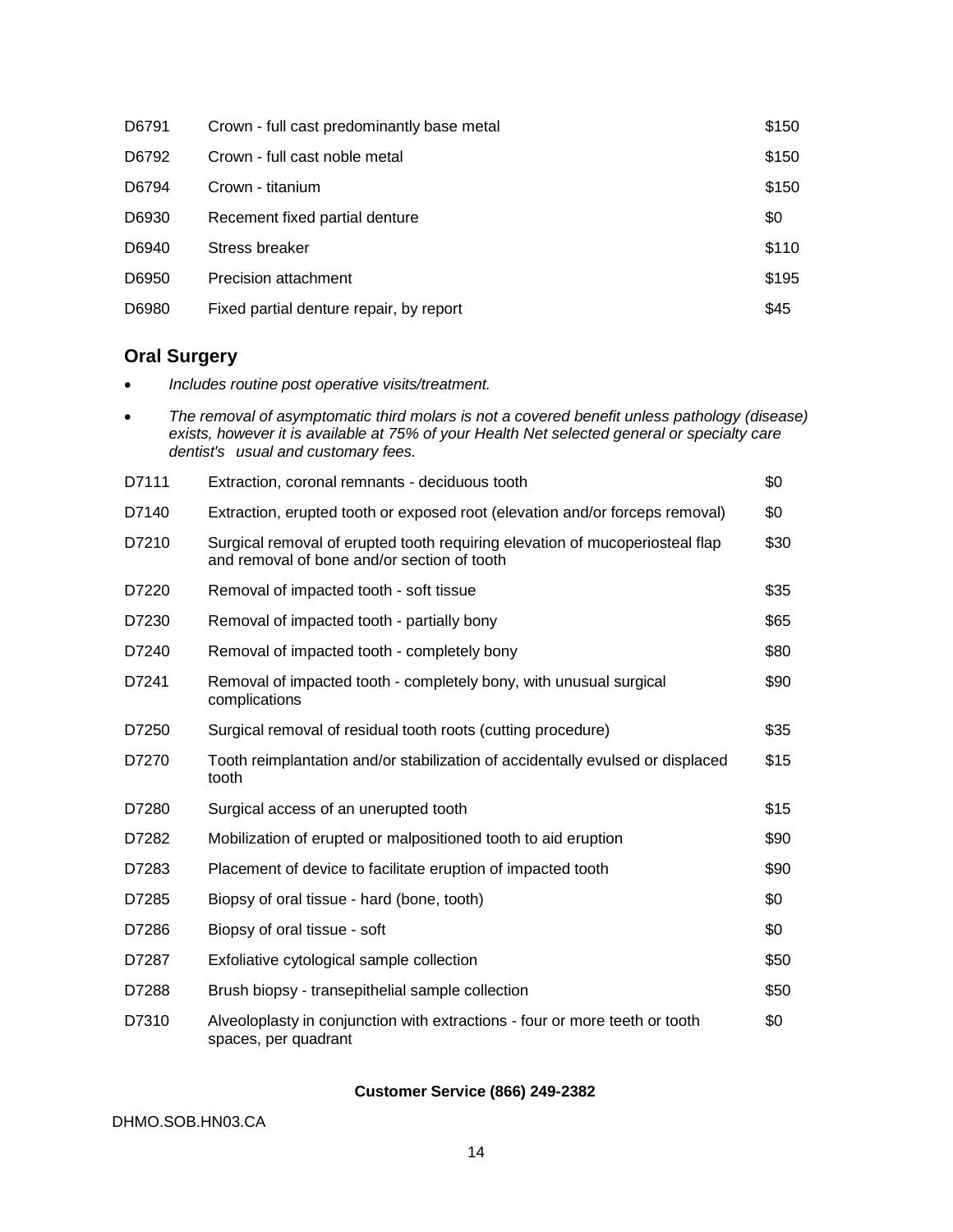| D7311 | Alveoloplasty in conjunction with extractions - one to three teeth or tooth<br>spaces, per quadrant                      | \$0  |
|-------|--------------------------------------------------------------------------------------------------------------------------|------|
| D7320 | Alveoloplasty not in conjunction with extractions - four or more teeth or tooth<br>spaces, per quadrant                  | \$0  |
| D7321 | Alveoloplasty not in conjunction with extractions - one to three teeth or tooth                                          | \$0  |
| D7471 | Removal of lateral exostosis (maxilla or mandible)                                                                       | \$80 |
| D7472 | Removal of torus palatinus                                                                                               | \$60 |
| D7473 | Removal of torus mandibularis                                                                                            | \$60 |
| D7485 | Surgical reduction of osseous tuberosity                                                                                 | \$60 |
| D7510 | Incision and drainage of abscess - intraoral soft tissue                                                                 | \$15 |
| D7511 | Incision and drainage of abscess - intraoral soft tissue - complicated (includes<br>drainage of multiple fascial spaces) | \$15 |
| D7520 | Incision and drainage of abscess - extraoral soft tissue                                                                 | \$15 |
| D7521 | Incision and drainage of abscess - extraoral soft tissue - complicated (includes<br>drainage of multiple fascial spaces) | \$15 |
| D7881 | Occlusal orthotic device adjustment                                                                                      | \$0  |
| D7910 | Suture of recent small wounds up to 5 cm                                                                                 | \$15 |
| D7960 | Frenulectomy (frenectomy or frenotomy) - separate procedure                                                              | \$0  |
| D7963 | Frenuloplasty                                                                                                            | \$0  |
| D7970 | Excision of hyperplastic tissue - per arch                                                                               | \$55 |
| D7971 | Excision of pericoronal gingiva                                                                                          | \$35 |

# **Orthodontics**

*Benefits cover 24 months of usual & customary orthodontic treatment and 24 months of retention.*

|       | Comprehensive orthodontic benefits include all phases of treatment and<br>fixed/removable appliances. |         |
|-------|-------------------------------------------------------------------------------------------------------|---------|
| D8010 | Limited orthodontic treatment of the primary dentition                                                | \$725   |
| D8020 | Limited orthodontic treatment of the transitional dentition                                           | \$725   |
| D8030 | Limited orthodontic treatment of the adolescent dentition                                             | \$725   |
| D8040 | Limited orthodontic treatment of the adult dentition                                                  | \$725   |
| D8050 | Interceptive orthodontic treatment of the primary dentition                                           | \$0     |
| D8060 | Interceptive orthodontic treatment of the transitional dentition                                      | \$0     |
| D8070 | Comprehensive orthodontic treatment of the transitional dentition                                     | \$1,695 |
|       | Customar Candes (OCC) 240 2202                                                                        |         |

### **Customer Service (866) 249-2382**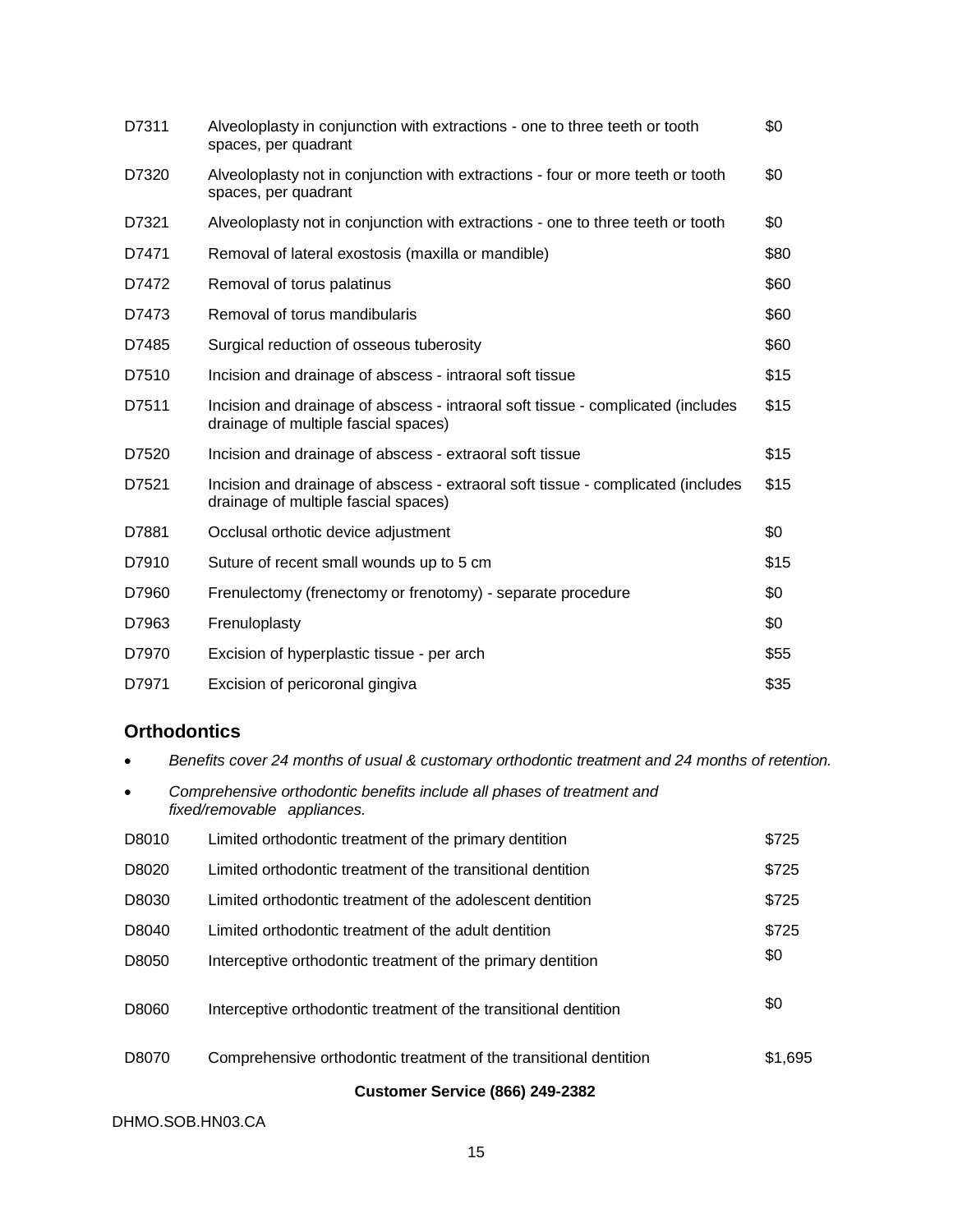| D8080 | Comprehensive orthodontic treatment of the adolescent dentition                                                  | \$1,695 |
|-------|------------------------------------------------------------------------------------------------------------------|---------|
| D8090 | Comprehensive orthodontic treatment of the adult dentition                                                       | \$1,695 |
| D8210 | Removable appliance therapy                                                                                      | \$0     |
| D8220 | Fixed appliance therapy                                                                                          | \$0     |
| D8660 | Pre-orthodontic treatment exam to monitor growth/development                                                     | \$0     |
| D8670 | Periodic orthodontic treatment visit                                                                             | \$0     |
| D8680 | Orthodontic retention (removal of appliances/placement of retainer                                               | \$250   |
| D8681 | Removable orthodontic retainer adjustment                                                                        | \$0     |
| D8693 | Re-cement rebonding of fixed retainers                                                                           | \$0     |
| D8694 | Repair of fixed retainers, includes reattachment                                                                 | \$0     |
| D8999 | Unspecified orthodontic procedure, by report                                                                     | \$250   |
|       | <b>Adjunctive General Services</b>                                                                               |         |
| D9110 | Palliative (emergency) treatment of dental pain - minor procedure                                                | \$0     |
| D9120 | Fixed partial denture sectioning                                                                                 | \$0     |
| D9210 | Local anesthesia not in conjunction with operative or surgical procedures                                        | \$0     |
| D9211 | Regional block anesthesia                                                                                        | \$0     |
| D9212 | Trigeminal division block anesthesia                                                                             | \$0     |
| D9215 | Local anesthesia                                                                                                 | \$0     |
| D9219 | Evaluation for deep sedation or general anesthesia                                                               | \$0     |
| D9223 | Deep sedation/general anesthesia - each 15 increment                                                             | \$45    |
| D9230 | Analgesia, anxiolysis, inhalation of nitrous oxide                                                               | \$15    |
| D9243 | Intravenous conscious sedation/analgesia - each 15 increment                                                     | \$45    |
| D9248 | Non-intravenous conscious sedation                                                                               | \$15    |
| D9310 | Consultation - diagnostic service provided by dentist or physician other than<br>requesting dentist or physician | \$0     |
| D9430 | Office visit for observation (during regularly scheduled hours) - no other<br>services performed                 | \$0     |
| D9440 | Office visit - after regularly scheduled hours                                                                   | \$15    |
| D9450 | Case presentation, detailed and extensive treatment planning                                                     | \$0     |
| D9610 | Therapuetic, parenteral drug, single administration medications                                                  | \$15    |
| D9630 | Other drugs and/or medicaments, by report                                                                        | \$15    |
|       |                                                                                                                  |         |